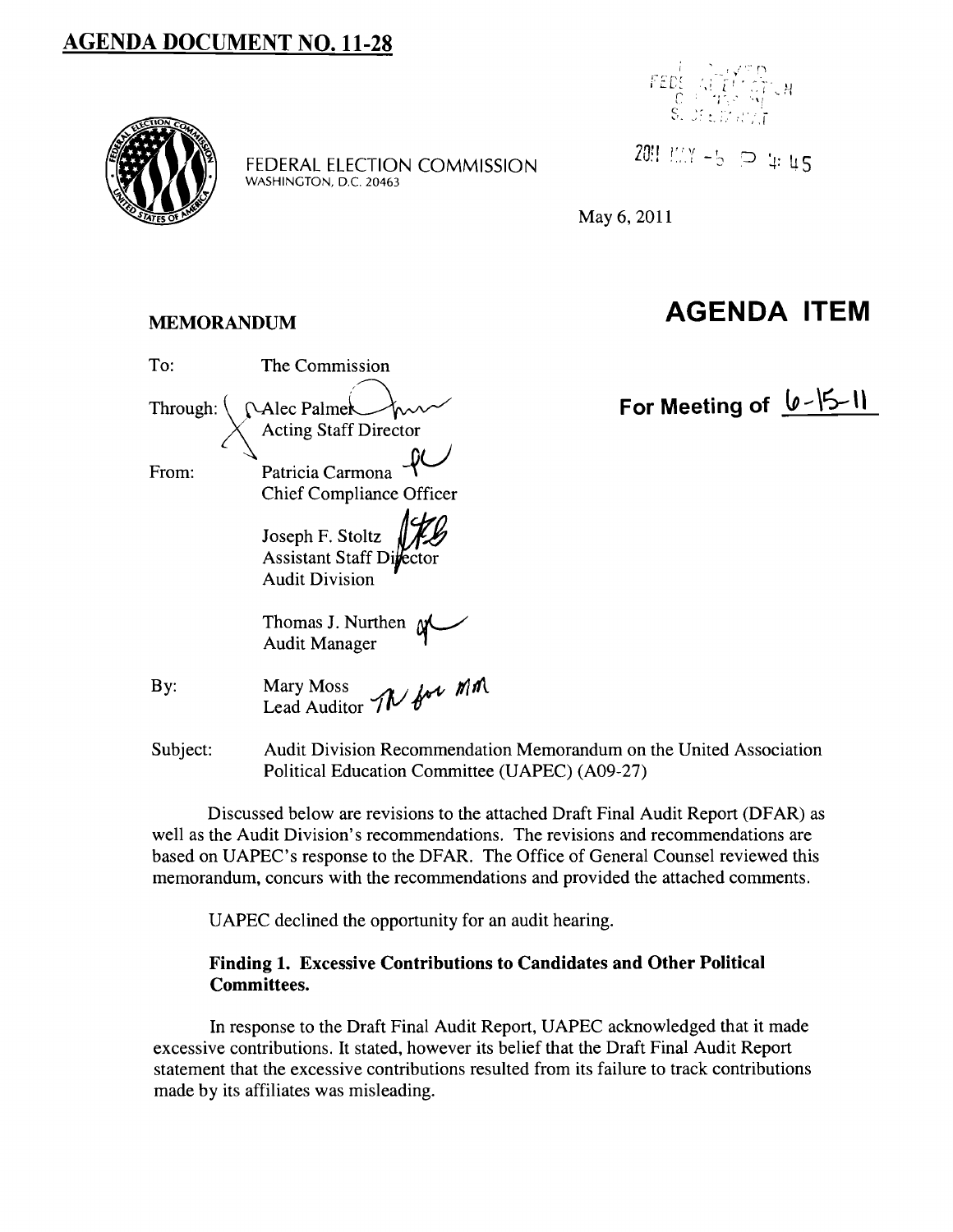UAPEC stated it had certain procedures in place, albeit not foolproof, to track contributions by affiliated committees. Through the years, UAPEC had requested its affiliates, in writing, to advise it of contributions made to federal candidates. UAPEC explained that it called or otherwise communicated with affiliates that had PACs organized within a state where a candidate was seeking office to ascertain whether a contribution had already been made by the affiliate. UAPEC further stated it had no control over affiliates' day-to-day operations or access to their records. Therefore, identifying contributions made by affiliates was a difficult and challenging process. With respect to the remaining excessive contributions, UAPEC noted that it made written requests for refunds prior to the audit.

Finally, UAPEC provided documentation that it received an additional refund of \$500 from a candidate committee, thus reducing the remaining excessive contributions to \$25,000 (\$25,500 - \$500).

The Audit staff offers the following concerning UAPEC's response. With respect to the two excessive contributions totaling \$10,000, these contributions would not have been addressed in the Interim Audit Report had the documentation submitted in response been made available during the audit fieldwork.

The following was noted with respect to the remaining nine excessive contributions:

- o Prior to the audit, UAPEC sent letters to four committees, requesting refunds from three and asking that the excessive amount be applied to debt reduction for another.<sup>1</sup> These letters were sent subsequent to UAPEC's receipt of Requests for Additional Information from the Commission that questioned whether the contributions were excessive.
- o For the remaining five excessive contributions, UAPEC has not presented any evidence that it attempted to resolve the matter prior to the audit.

It is the Audit staff's opinion that UAPEC resolved excessive contributions totaling \$17,225 and made efforts to resolve the remaining excessive contributions totaling \$25,000.

The Audit staff recommends that the Commission find that UAPEC made excessive contributions in the amount of \$42,225 and that \$25,000 of that amount remains outstanding.

I UAPEC subsequently requested that this committee refund the excessive contribution.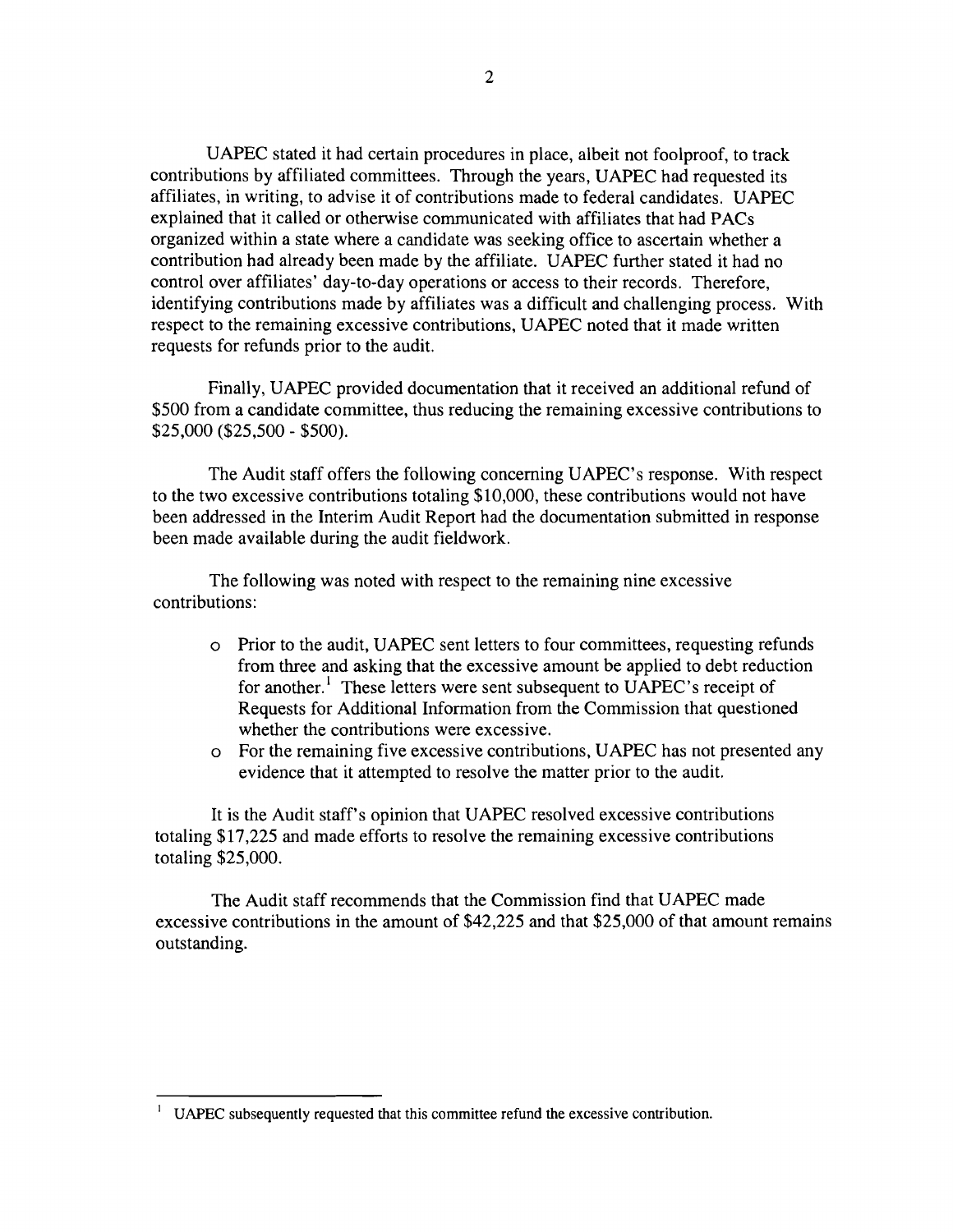#### Finding 2. Failure to File Notices and Properly Disclose Independent Expenditures.

In response to the Draft Final Audit Report, UAPEC stated, that although it understood the 24-hour and 48-hour independent expenditure notice requirement, it did not believe that the Act or Regulations provided any guidance on when materials such as yard signs, mini-billboards, shirts, hats, etc., should be considered disseminated. Therefore, although it planned on implementing its new revised procedures, it requested a clarification concerning the precise date when the 24 and 48-hour notices should have been filed.

The Audit staff and the Office of General Counsel agree that the practical dissemination date for campaign materials as described in this report can either be the date UAPEC receives the materials from its vendors at its headquarters or the first date that UAPEC's local unions make the materials available to members of its restricted class.

The Audit staff recommends that the Commission find that UAPEC was required to file 24 or 48-hour notices for independent expenditures based on the dissemination date rather than payment date, and that UAPEC failed to keep a record of the dissemination date for the materials that were the result of the independent expenditures. Finally, UAPEC may consider the date such materials are delivered to its headquarters as the dissemination date for the purpose of filing 24 or 48-hour notices.

#### Finding 3. Failure to Properly Disclose Transfers from Affiliated Committees

The Audit staff recommends that the Commission find that UAPEC incorrectly disclosed transfers from affiliated political committees.

If the above recommendations are approved, the Audit staff will prepare a Proposed Final Audit Report within 30 days of the Commission's vote.

Should an objection be received, Directive No. 70 states that the Audit Division Recommendation Memorandum will be placed on the next regularly scheduled open session agenda.

Documents related to this audit report can be viewed on Voting Ballot Matters. Should you have any questions, please contact Mary Moss or Thomas Nurthen at 694 1200.

Attachments:

- Draft Final Audit Report of the Audit Division on the United Association Political Education Committee
- Office of General Counsel Analysis Received January 18, 2011

cc: Office of General Counsel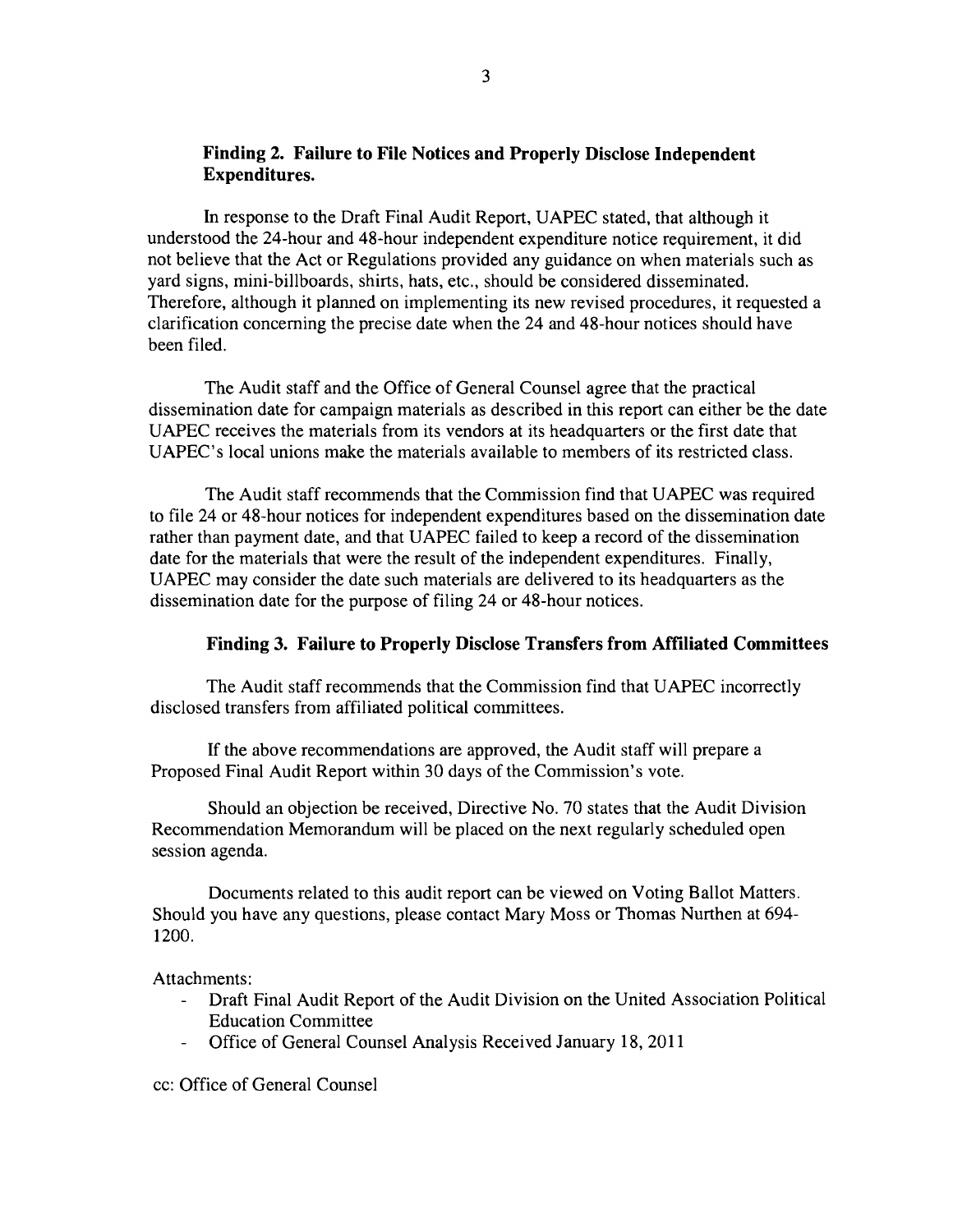

## **Why the Audit Was Done**

Federal law permits the Commission to conduct audits and field investigations of any political committee that is required to file reports under the Federal Election Campaign Act (the Act). The Commission generally conducts such audits when a committee appears not to have met the threshold requirements for substantial compliance with the  $Act<sup>1</sup>$  The audit determines whether the committee complied with the limitations, prohibitions and disclosure requirements of the Act.

# **Future Action**

The Commission may initiate an enforcement action, at a later time, with respect to any of the matters discussed in this report.

# **Draft Final Audit Report of the Audit Division on the United Association Political Education Committee**

January 1, 2007 - December 31, 2008

# **About the Committee** (p. 2)

The United Association Political Education Committee is a separate segregated fund of the United Association of Journeymen and Apprentices of the Plumbing and Pipefitting Industry of the United States and Canada, headquartered in Annapolis, Maryland. For more information, see the Committee Organization chart, p. 2.

## **Financial Activity** (p. 2)

| ٠                                         | <b>Receipts</b> |                                        |             |  |
|-------------------------------------------|-----------------|----------------------------------------|-------------|--|
|                                           |                 | Contributions from Individuals         | \$3,130,530 |  |
|                                           | റ               | Transfers from Affiliates              | 313,467     |  |
|                                           | റ               | <b>Refunds from Federal Candidates</b> | 33,500      |  |
|                                           | Ω               | Other Receipts                         | 230,574     |  |
| <b>Total Receipts</b>                     |                 |                                        | \$3,708,071 |  |
| $\bullet$                                 |                 | <b>Disbursements</b>                   |             |  |
|                                           |                 | Contributions to Federal Candidates    | \$2,103,850 |  |
|                                           | O               | <b>Independent Expenditures</b>        | 510,314     |  |
|                                           | O               | <b>Operating Expenditures</b>          | 72,655      |  |
|                                           |                 | <b>Other Disbursements</b>             | 1,392,617   |  |
| \$4,079,436<br><b>Total Disbursements</b> |                 |                                        |             |  |
|                                           |                 |                                        |             |  |

# **Findings and Recommendations** (p. 3)

- Excessive Contributions to Candidates and Other Political Committees (Finding 1)
- Failure to File Notices and Properly Disclose Independent Expenditures (Finding 2)
- • Failure to Properly Disclose Transfers from Affiliated Committees (Finding 3)

 $1$  2 U.S.C. §438(b).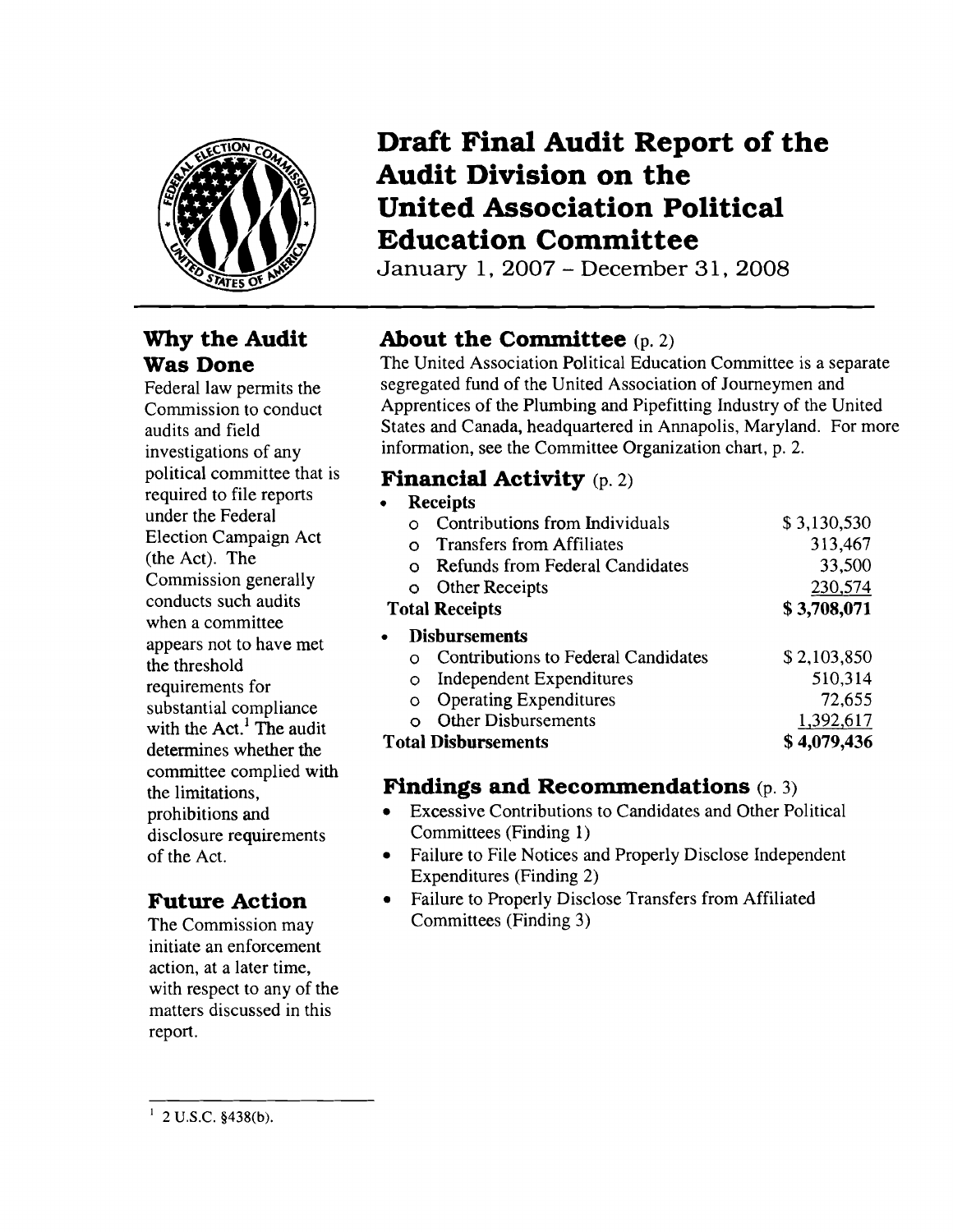# **Draft Final Audit Report of the Audit Division on the United Association Political Education Committee**

January 1, 2007 - December 31, 2008

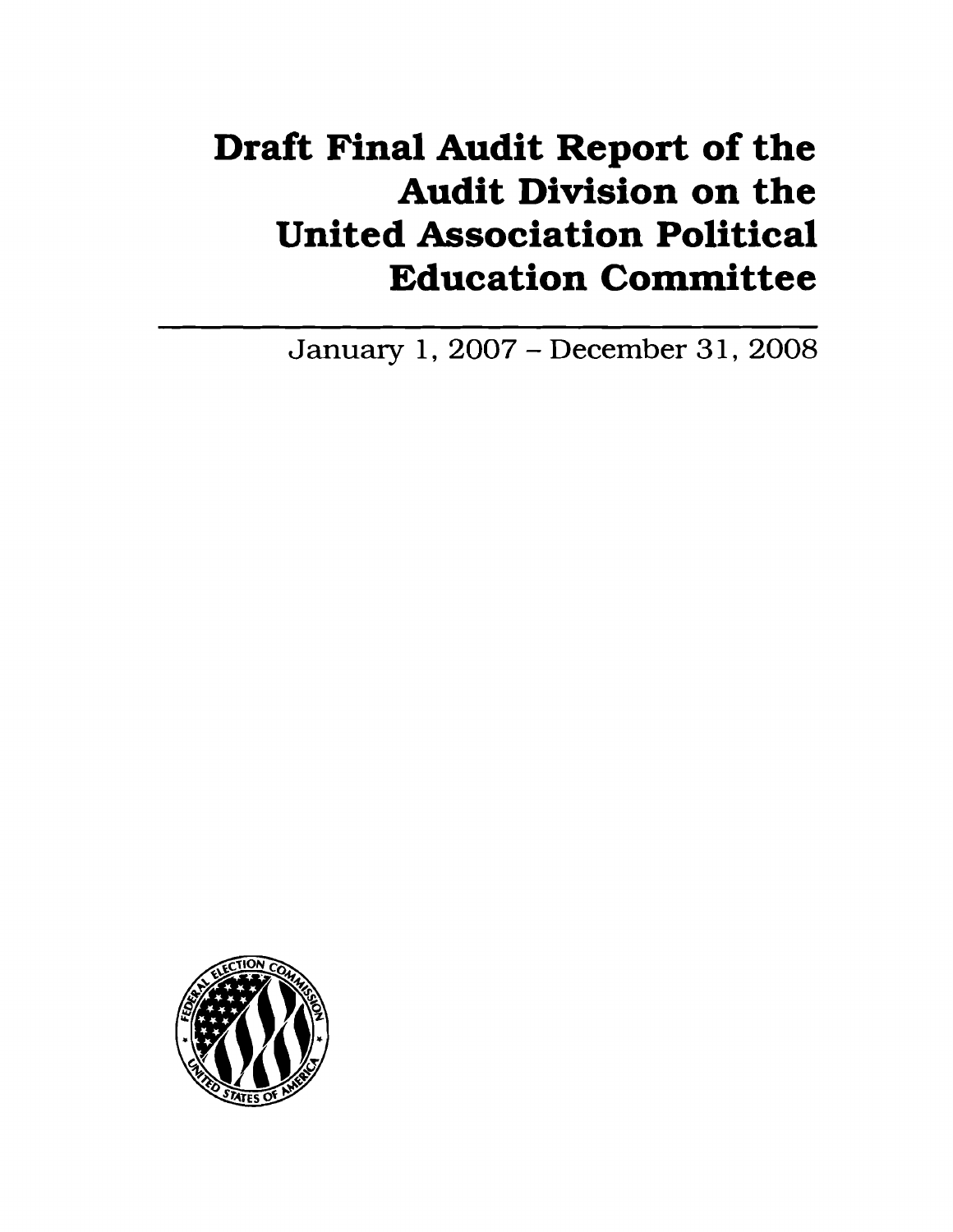# **Table of Contents**

| Part I. Background                                                   |                          |
|----------------------------------------------------------------------|--------------------------|
| <b>Authority for Audit</b>                                           |                          |
| Scope of Audit                                                       |                          |
| <b>Part II. Overview of Committee</b>                                |                          |
| Committee Organization                                               | $\overline{2}$           |
| Overview of Financial Activity                                       | $\overline{\mathcal{L}}$ |
| Part III. Summaries                                                  |                          |
| <b>Findings and Recommendations</b>                                  | 3                        |
| Part IV. Findings and Recommendations                                |                          |
| Finding 1. Excessive Contributions to Candidates and Other Political |                          |
| Committees                                                           | 4                        |
| Finding 2. Failure to File Notices and Properly Disclose Independent |                          |
| Expenditures                                                         | 5                        |
| Finding 3. Failure to Properly Disclose Transfers from Affiliated    |                          |
| Committees                                                           | 7                        |
|                                                                      |                          |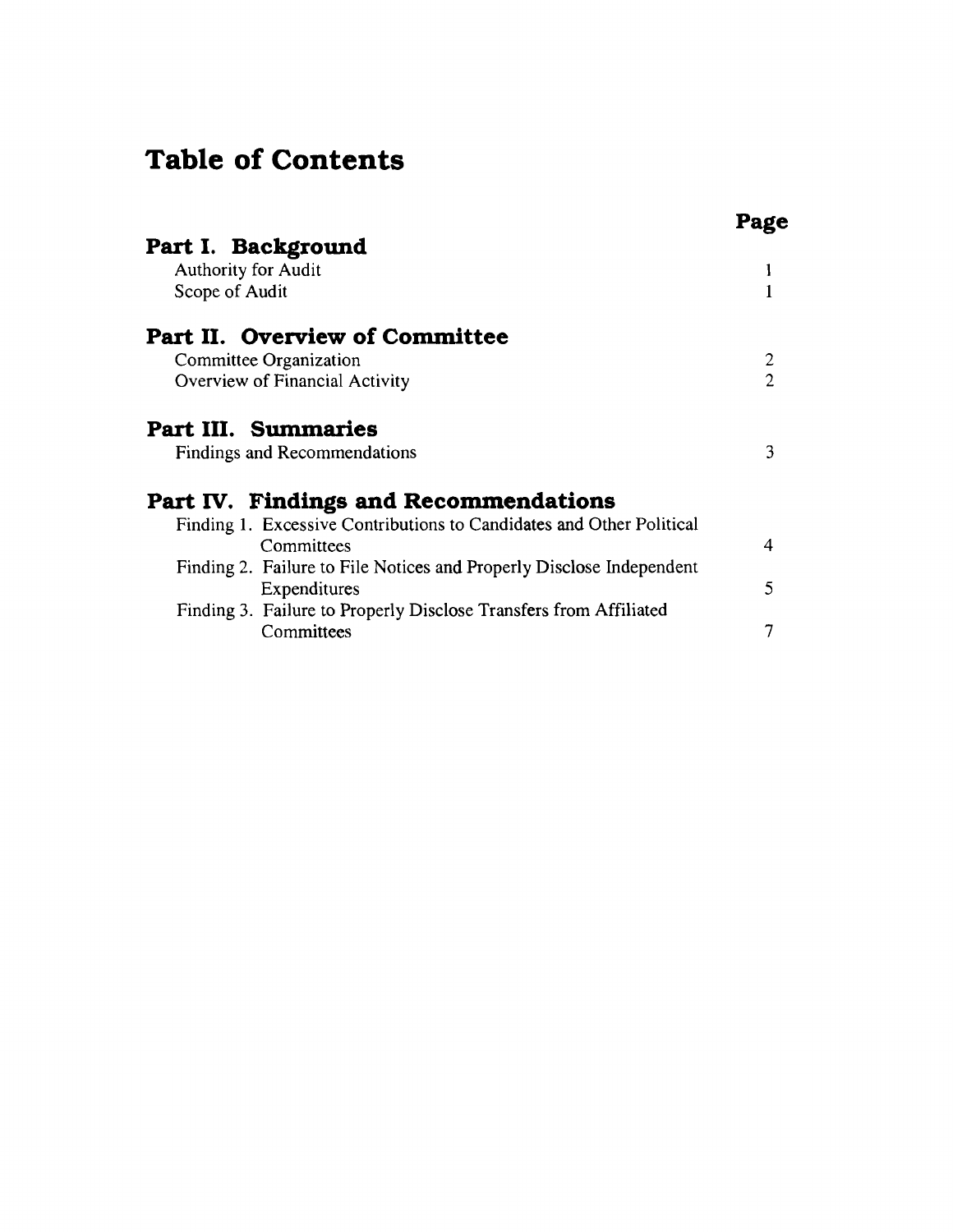# **Part I Background**

## **Authority for Audit**

This report is based on an audit of the United Association Political Education Committee<sup>2</sup> (UAPEC), undertaken by the Audit Division of the Federal Election Commission (the Commission) in accordance with the Federal Election Campaign Act of 1971, as amended (the Act). The Audit Division conducted the audit pursuant to 2 U.S.C. §438(b), which permits the Commission to conduct audits and field investigations of any political committee that is required to file a report under 2 U.S.c. §434. Prior to conducting any audit under this subsection, the Commission must perform an internal review of reports filed by selected committees to determine if the reports filed by a particular committee meet the threshold requirements for substantial compliance with the Act. 2 U.S.C. §438(b).

### **Scope of Audit**

Following Commission approved procedures, the Audit staff evaluated various factors and as a result, this audit examined:

- 1. The disclosure of disbursements, debts and obligations.
- 2. The disclosure of expenses allocated between federal and non-federal accounts.
- 3. The review of contributions made to federal candidates.
- 4. The disclosure of individual contributor's occupation and name of employer.
- 5. The consistency between reported figures and bank records.
- 6. The completeness of records.
- 7. Other committee operations necessary to the review.

On June 10, 2010, UAPEC amended its Statement of Organization and changed its name to the United Association Political Education Committee (United Association of Journeymen and Apprentices of the Plumbing and Pipefitting Industry of the United States and Canada). UAPEC also added its connected organization's name to its Statement of Organization in this amendment. 2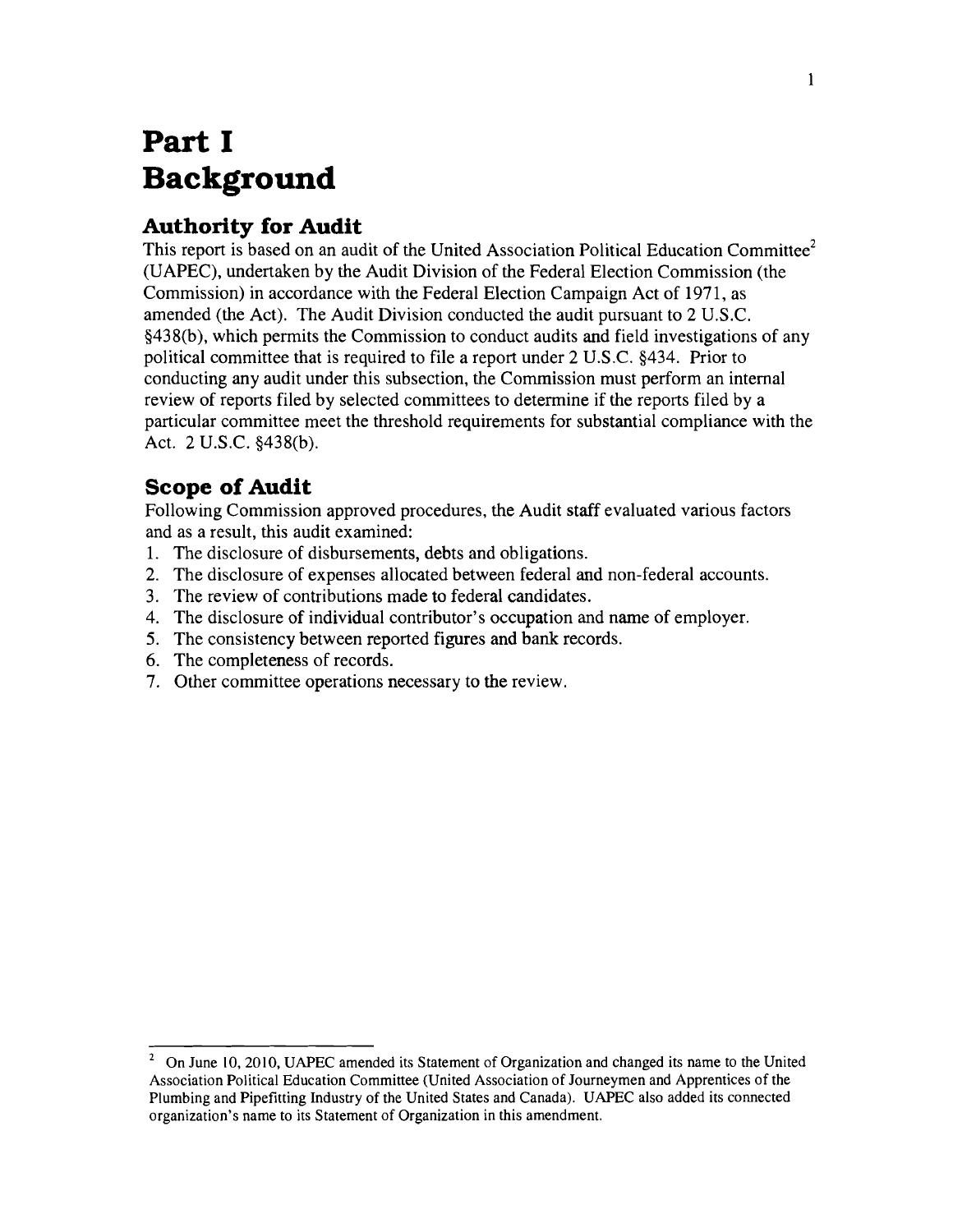# **Part II Overview of Committee Committee Organization**

| <b>Important Dates</b>  |                                                 | <b>UAPEC</b>                        |  |
|-------------------------|-------------------------------------------------|-------------------------------------|--|
|                         | Date of Registration                            | September 23, 1976                  |  |
|                         | <b>Audit Coverage</b>                           | January 1, 2007 - December 31, 2008 |  |
|                         |                                                 |                                     |  |
| <b>Headquarters</b>     |                                                 | Annapolis, Maryland                 |  |
|                         |                                                 |                                     |  |
| <b>Bank Information</b> |                                                 |                                     |  |
|                         | <b>Bank Depositories</b>                        | Two                                 |  |
|                         | <b>Bank Accounts</b>                            | Three                               |  |
|                         |                                                 |                                     |  |
| <b>Treasurer</b>        |                                                 |                                     |  |
|                         | Treasurer When Audit Was Conducted              | William P. Hite                     |  |
|                         | <b>Treasurer During Period Covered by Audit</b> | William P. Hite                     |  |
|                         |                                                 |                                     |  |
|                         | <b>Management Information</b>                   |                                     |  |
|                         | Attended FEC Campaign Finance Seminar           | Yes                                 |  |
| $\bullet$               | Used Commonly Available Campaign                | Yes                                 |  |
|                         | Management Software Package                     |                                     |  |
| $\bullet$               | Who Handled Accounting and                      | Volunteer staff and consultant      |  |
|                         | Recordkeeping Tasks                             |                                     |  |

# **Overview of Financial Activity (Audited Amounts)**

| Cash on hand @ January 1, 2007                  | \$1,121,310  |
|-------------------------------------------------|--------------|
| Contributions from Individuals<br>$\Omega$      | 3,130,530    |
| <b>Transfers from Affiliates</b><br>$\circ$     | 313,467      |
| Refunds from Federal Candidates<br>$\circ$      | 33,500       |
| Other Receipts<br>$\circ$                       | 230,574      |
| <b>Total Receipts</b>                           | \$3,708,071  |
| Contributions to Federal Candidates<br>$\Omega$ | 2,103,850    |
| <b>Independent Expenditures</b><br>$\circ$      | 510,314      |
| <b>Operating Expenditures</b><br>$\circ$        | 72,655       |
| <b>Other Disbursements</b><br>$\Omega$          | 1,392,617    |
| <b>Total Disbursements</b>                      | \$4,079,436  |
| Cash on hand @ December 31, 2008                | 749,945<br>S |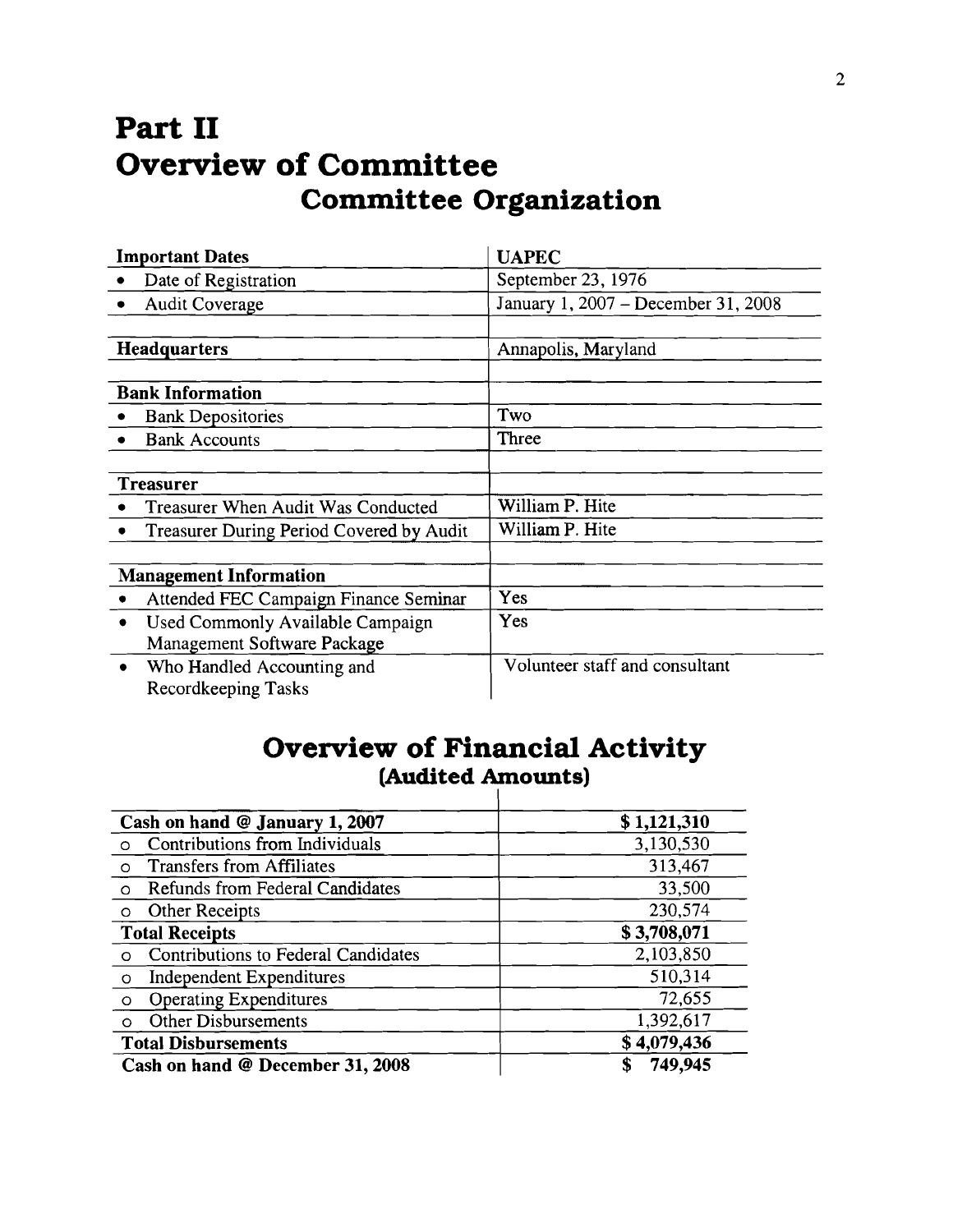# **Part III Summaries**

# **Findings and Recommendations**

### **Finding 1. Excessive Contributions to Candidates and Other Political Committees**

The Audit staff identified 12 contributions made by UAPEC to nine candidate committees and two other political committees that, when aggregated with contributions made by its affiliates, appeared to have exceeded the limitation by \$42,225. The excessive contributions were not eligible for redesignation. The Audit staff recommended that UAPEC provide evidence demonstrating that the contributions were not excessive or provide evidence that refunds were received from the recipient committees. In response, UAPEC provided evidence that two of the excessive contributions, totaling \$10,000, were timely resolved and that it received refunds totaling \$6,725 from four recipient committees. UAPEC also provided copies of letters mailed to the remaining five committees requesting refunds of \$25,500. (For more detail, see p.4.)

## **Finding 2. Failure to File Notices and Properly Disclose Independent Expenditures**

UAPEC disclosed independent expenditures, totaling \$510,314, on Schedule E (Itemized Independent Expenditures). The independent expenditures were reported when paid, which in most cases was after the date of the election. UAPEC should have disclosed these independent expenditures as memo entries on Schedule E and a corresponding debt on Schedule D. Finally, UAPEC failed to timely file any corresponding 24 or 48-hour notices. UAPEC agreed with the Audit staff's conclusion and, as recommended, provided a written copy of its new procedures. (For more detail, see p. 5.)

# **Finding 3. Failure to Properly Disclose Transfers From Mfiliated Committees**

UAPEC incorrectly disclosed transfers from affiliated political committees totaling \$313,467 as either unitemized contributions from individuals or as contributions from other political committees. These transfers should have been reported and itemized as Transfers from Affiliated/Other Party Committees. UAPEC complied with the Audit staff's recommendation and filed amended reports properly disclosing all of the transfers. (For more detail, see p. 7.)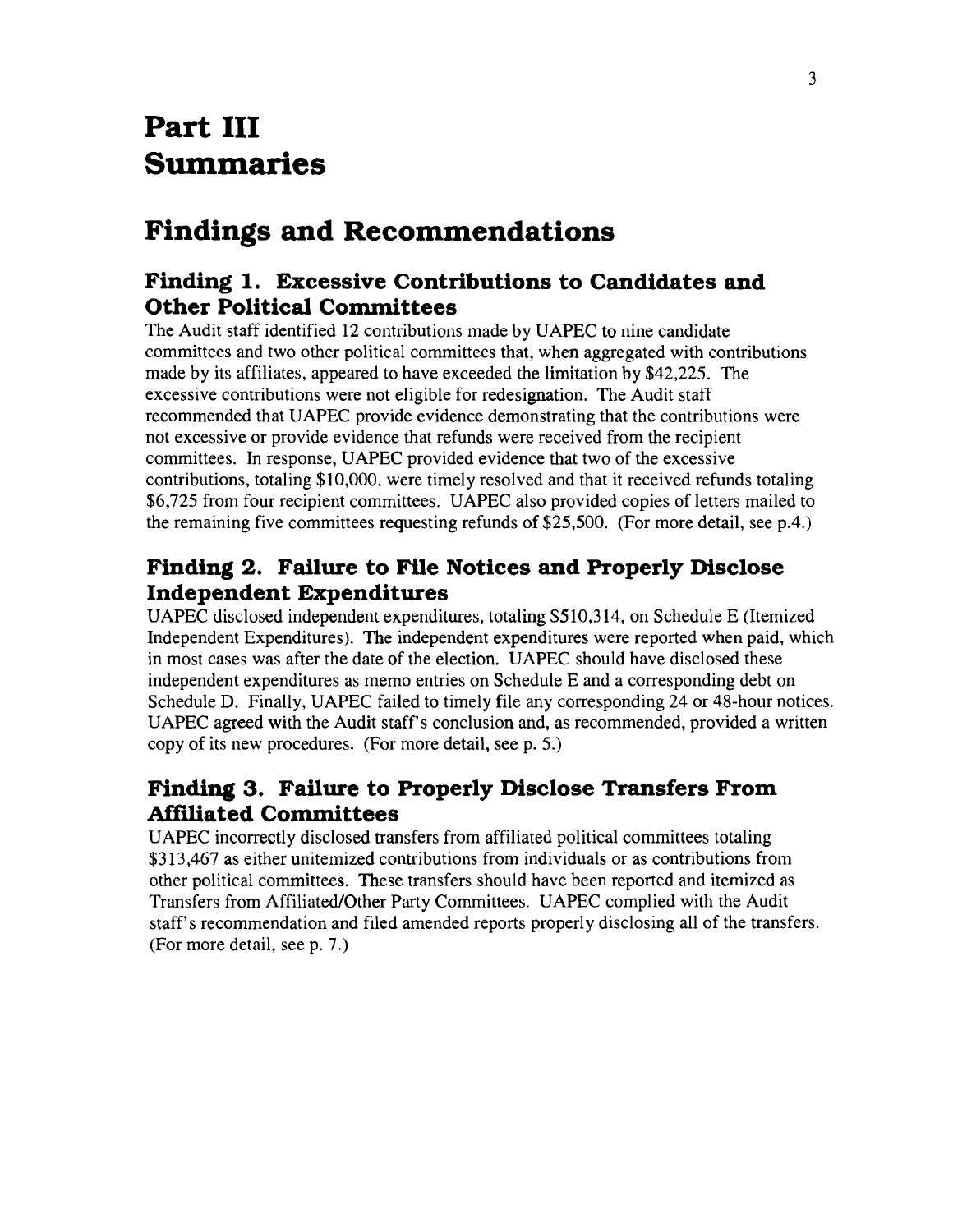# **Part IV Findings and Recommendations**

### **Finding 1. Excessive Contributions to Candidates and Other Political Committees**

### **Summary**

The Audit staff identified 12 contributions made by UAPEC to nine candidate committees and two other political committees that, when aggregated with contributions made by its affiliates, appeared to have exceeded the limitation by \$42,225. The excessive contributions were not eligible for redesignation. The Audit staff recommended that UAPEC provide evidence demonstrating that the contributions were not excessive or provide evidence that refunds were received from the recipient committees. In response, UAPEC provided evidence that two of the excessive contributions, totaling \$10,000, were timely resolved and that it received refunds totaling \$6,725 from four recipient committees. UAPEC also provided copies of letters mailed to the remaining five committees requesting refunds of \$25,500.

### **Legal Standard**

A. Authorized Committee Limits. No multicandidate political committee shall make contributions to an authorized committee that aggregate more than \$5,000 per election or to any other political committee in any calendar year which, in the aggregate, exceeds \$5,000. 2 U.S.C. §441a(a)(2)(A) and (C); 11 CFR §110.2(b) and (d).

B. Contribution Limitations for Affiliated Committees. For the purposes of the contribution limitations of 11 CFR §110.2, all contributions made by more than one affiliated committee, regardless if they are political committees under 11 CFR §100.5, shall be considered to be made by a single political committee. 11 CFR  $\S 110.3(a)(1)$ .

C. Redesignation of Excessive Contributions. When an authorized candidate committee receives an excessive contribution, (or a contribution that exceeds the committee's net debts outstanding), the committee may ask the contributor to redesignate the excess portion of the contribution for use in another election. The committee must inform the contributor that:

- 1. The redesignation must be signed by the contributor;
- 2. The redesignation must be received by the committee within 60 days after the committee received the original contribution; and
- 3. The contributor may instead request a refund of the excessive amount. 11 CFR  $$110.1(b)(5).$

Within 60 days after receiving the excessive contribution, the committee must either receive the proper redesignation or refund the excessive portion to the donor. 11 CFR  $\S(5|103.3(b)(3))$  and  $110.1(b)(5)(ii)(A)$ . Further, a political committee must retain written records concerning the redesignation in order for it to be effective. 11 CFR §110.1(1)(5).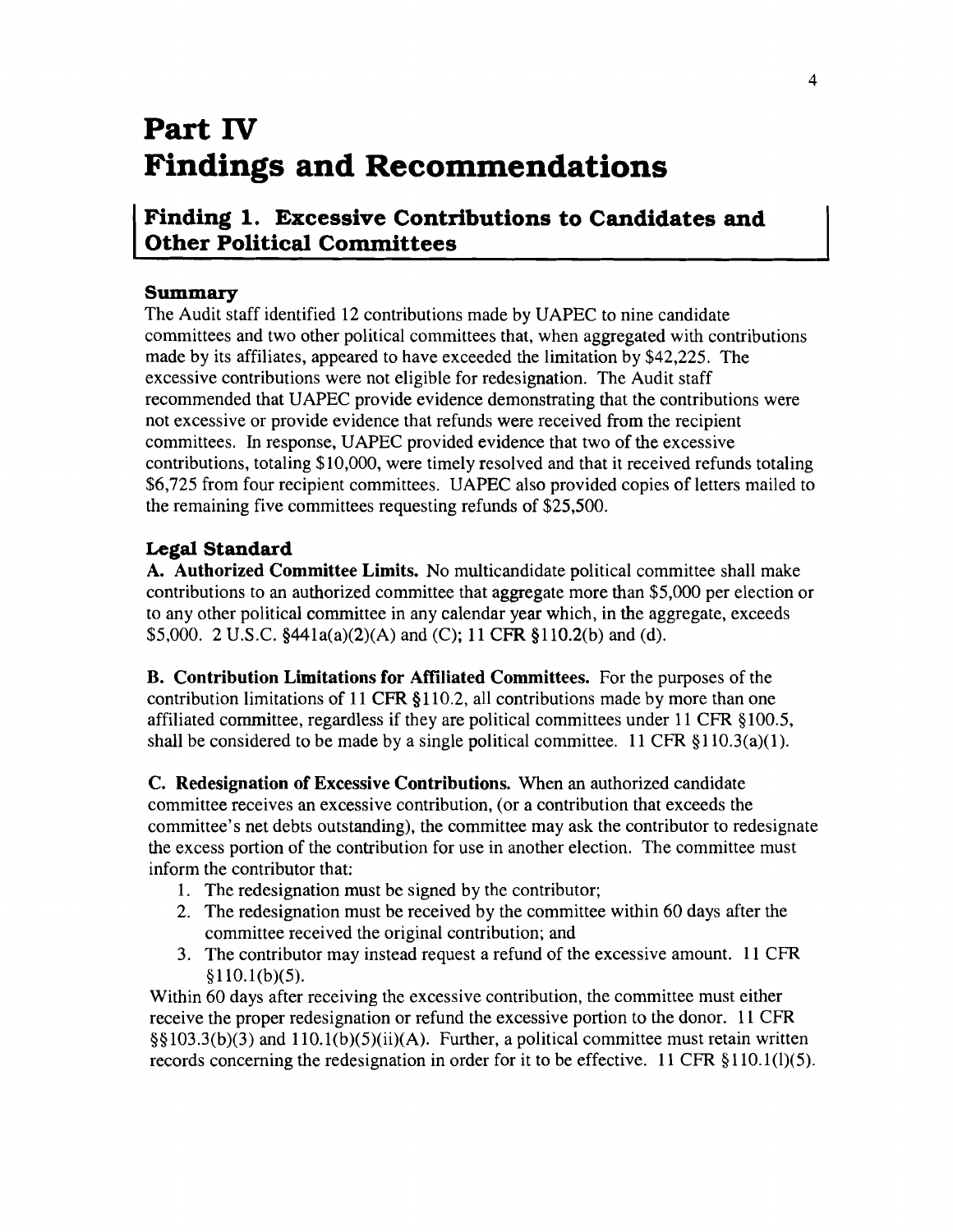#### **Facts and Analysis**

The Audit staff identified contributions made by UAPEC that appeared to exceed the limitations by \$42,225. These excessive contributions consisted of 10 contributions to nine candidate committees totaling \$32,225 and two contributions to other political committees totaling \$10,000. A majority of the excessive contributions were the result of UAPEC not tracking contributions made by its affiliated committees. UAPEC and its affiliates share a contribution limitation. At this time, the excessive contributions are not eligible for redesignation and UAPEC can only request a refund from the recipient committees.

At the exit conference, the Audit staff provided UAPEC representatives with a schedule of the excessive contributions. In response, UAPEC's counsel (Counsel) provided copies of letters sent to each recipient committee requesting refunds of the excessive contributions. Counsel also related that well before the audit, UAPEC underwent a 100% turnover in staff. The new director instituted programs and procedures designed to monitor the contributions made by affiliates and comply more fully with the requirements of the Act.

### **Interim Audit Report Recommendation and Committee Response**

The Audit staff recommended that UAPEC provide evidence demonstrating the contributions were not excessive or continue to seek refunds and provide evidence of any refunds received.

In response to the recommendation, UAPEC demonstrated that:

- Two excessive contributions (\$10,000) were resolved in a timely manner. For one excessive contribution, UAPEC provided documentation that it received a \$5,000 refund in 2009. For the second excessive contribution, UAPEC provided copies of letters to and from the recipient committee, agreeing that the excessive portion (\$5,000) should be deposited into the committee's non-federal account. The documentation discussed above was not available during the audit fieldwork.
- It received refunds from four of the recipient committees totaling \$6,725.
- Second letters were sent to the remaining committees requesting refunds totaling \$25,500.

### **Finding 2. Failure to File Notices and Properly Disclose Independent Expenditures**

### **Summary**

UAPEC disclosed independent expenditures, totaling \$510,314, on Schedule E (Itemized Independent Expenditures). The independent expenditures were reported when paid, which in most cases was after the date of the election. UAPEC should have disclosed these independent expenditures as memo entries on Schedule E and a corresponding debt on Schedule D. Finally, UAPEC failed to timely file any corresponding 24 or 48-hour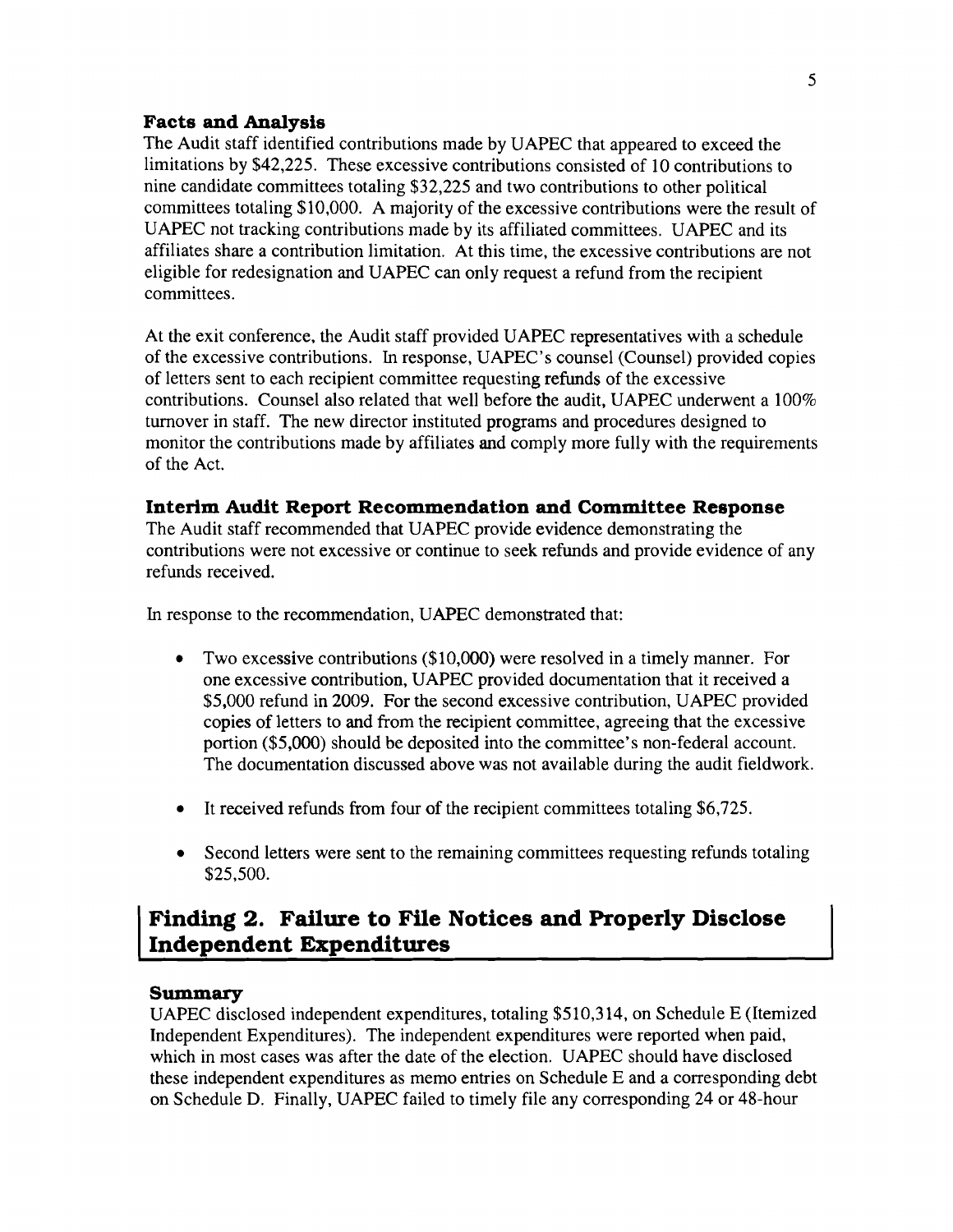notices. UAPEC agreed with the Audit staff's conclusion and, as recommended, provided a written copy of its new procedures.

### **Legal Standard**

A. Definition of Independent Expenditures. The term "independent expenditure" means an expenditure by a person for a communication expressly advocating the election or defeat of a clearly identified candidate that is not made in coordination with any candidate or authorized committee or agent of a candidate. 11 CFR §100.16(a)

B. Disclosure requirements - general guidelines. An independent expenditure shall be reported on Schedule E if, when added to other independent expenditures made to the same payee during the same calendar year, it exceeds \$200. Independent expenditures made (i.e., publicly disseminated) prior to payment should be disclosed as "memo" entries on Schedule E and as a reportable debt on Schedule D. Independent expenditures of \$200 or less do not need to be itemized, though the committee must report the total of those expenditures on line (b) on Schedule E. 11 CFR §§ 104.3(b)(3)(vii), 104.4(a) and 104.11

c. Last-Minute Independent Expenditure Reports (24-Hour Notices). Any independent expenditures aggregating \$1,000 or more, with respect to any given election, and made after the  $20<sup>th</sup>$  day but more than 24 hours before the day of an election must be reported and the report must be received by the Commission within 24 hours after the expenditure is made. A 24-hour notice is required for each additional \$1,000 that aggregates. The 24-hour notice must be filed on a Schedule E. The date that a communication is publicly disseminated serves as the date that the Committee must use to determine whether the total amount of independent expenditures has, in the aggregate, reached or exceeded the threshold reporting amount of \$1 ,000. 11 CFR §§ 104.4(f) and  $104.5(g)(2)$ .

D. Last-Minute Independent Expenditure Reports (48-Hour Notices). Any independent expenditure aggregating \$10,000 or more with respect to any given election, at any time during a calendar year, up to and including the 20th day before an election, must disclose this activity within 48 hours each time that the expenditures aggregate \$10,000 or more. The notices must be filed with the Commission within 48-hours after the expenditure is made. 11 CFR  $\S$ §104.4(f) and 104.5(g)(1).

### **Facts and Analysis**

Between August 27, 2008 and December 3,2008, UAPEC made eight disbursements totaling \$510,314 for the purchase of materials such as mini-billboards, yard signs, posters, shirts, hats, etc. These disbursements were itemized on Schedules E, in support of Barack Obama, filed with the report covering the period in which the payments were made. A majority of the independent expenditures were related to one payment, in the amount of \$324,209, that was paid after the 2008 General election? UAPEC should have disclosed these independent expenditures as memo entries on Schedules E, filed with reports covering the dates when the materials were disseminated and included a corresponding debt on Schedule D (Debts and Obligations).

<sup>&</sup>lt;sup>3</sup> UAPEC received a refund of \$30,710 relative to this payment.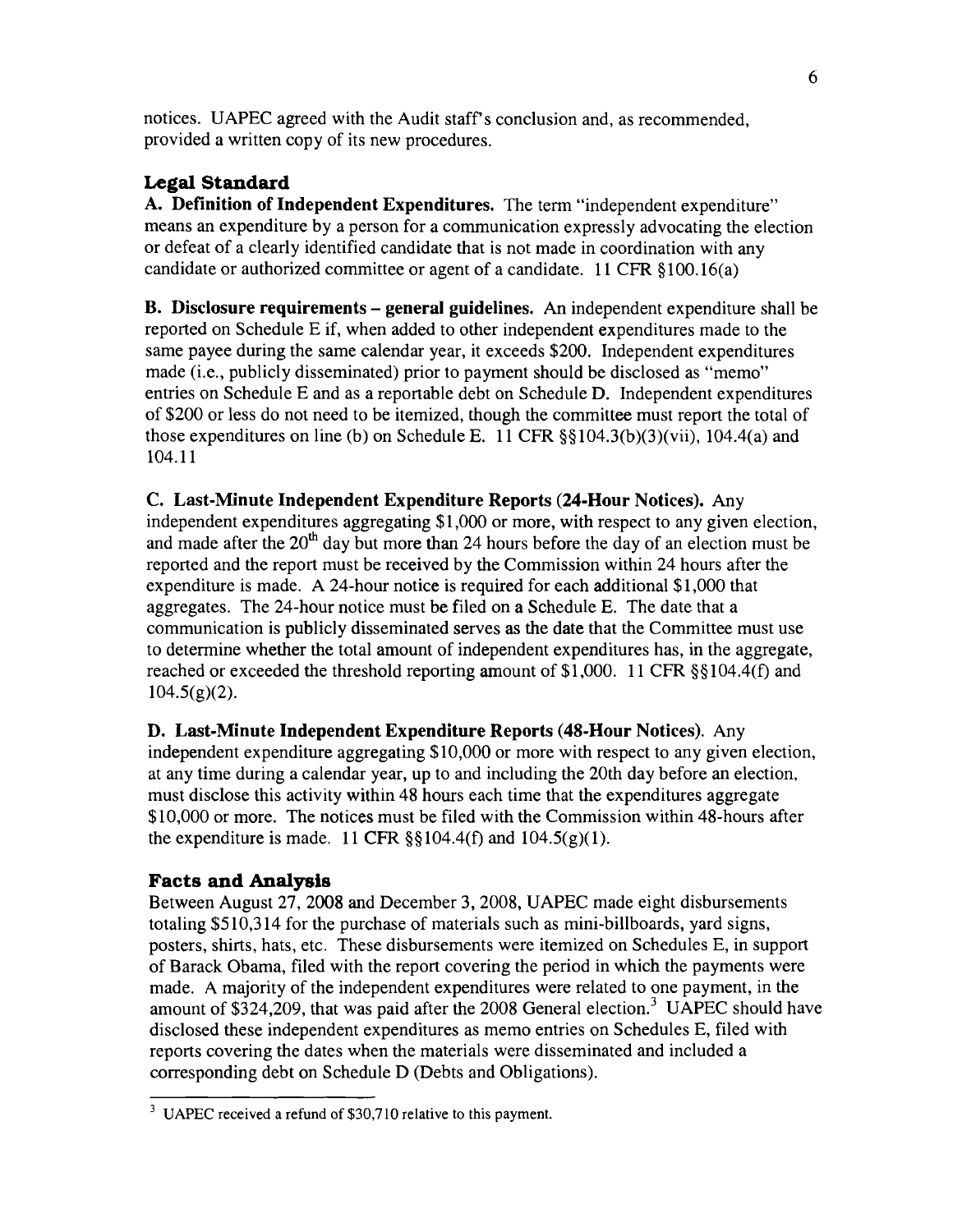Further, UAPEC did not timely file any 24 or 48-hour notices of its independent expenditures and did not maintain documentation of the dissemination date for any of the materials. However, the invoices were dated either October 31,2008 or November 18, 2008. Therefore, it appears likely that the materials were disseminated within a notice period.

This matter was discussed with UAPEC representatives during the exit conference. In response, Counsel stated that as a result of the audit, UAPEC's staff now understands the reporting requirements for independent expenditures, including 24 and 48-hour notices, and the need to document dissemination dates. However, they were unsure how the dissemination date would be determined since UAPEC generally distributes materials directly to local union members or ships the materials to local unions for distribution. Counsel suggested that in the future, UAPEC will change its method of recording, aggregating and filing the required notices based on the date that materials are first received at UAPEC headquarters. This date would be UAPEC's dissemination date for 24 and 48-notices.

### **Interim Audit Report Recommendation and Committee Response**

The Audit staff recommended that UAPEC implement revised procedures in order to properly disclose independent expenditures on Schedules E and/or D and track aggregation and dissemination for both the 24 and 48-hour notice requirements.

In response, UAPEC agreed with the Audit staff's conclusion and, as recommended, provided a written copy of its new independent expenditure tracking procedures.

### **Finding 3. Failure to Properly Disclose Transfers from Affiliated Committees**

### **Summary**

UAPEC incorrectly disclosed transfers from affiliated political committees totaling \$313,467, as either unitemized contributions from individuals or as contributions from other political committees. These transfers should have been reported and itemized as Transfers from Affiliated/Other Party Committees. UAPEC complied with the Audit staff's recommendation and filed amended reports properly disclosing all of the transfers.

### **Legal Standard**

**Disclosure Required for Transfers from Affiliated Committees.** A political committee must disclose the total amount of transfers from affiliated committees, and the identification of each affiliated committee that makes a transfer to the reporting committee during the reporting period, together with the date and amount of each transfer. 2 U.S.C.  $$434(b)(2)(F)$  and  $(3)(D)$ .

### **Facts and Analysis**

UAPEC incorrectly disclosed transfers totaling \$313,467 from affiliated political committees. Transfers from four affiliated committees totaling \$27 ,867 were included in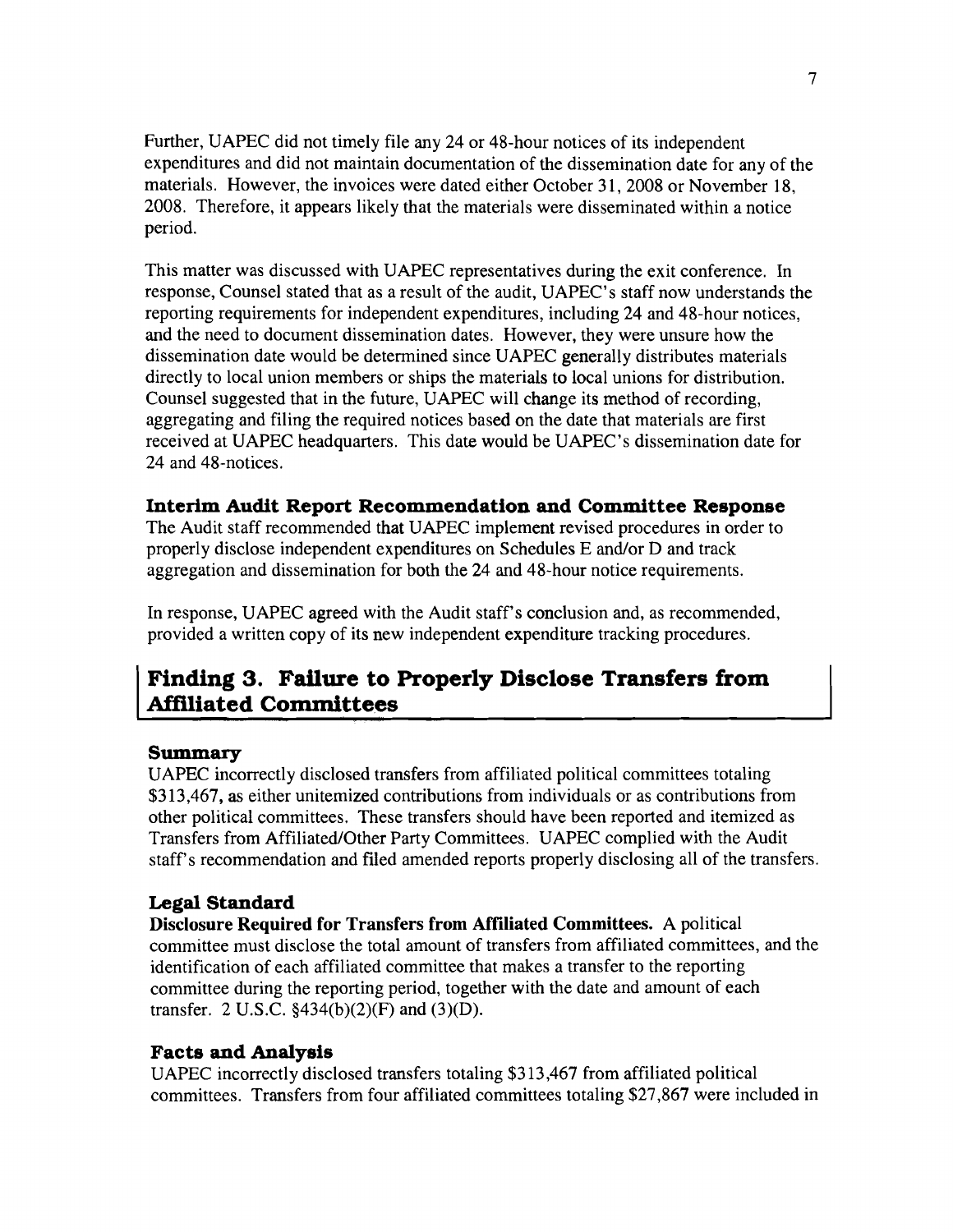the unitemized contributions from individuals' total. The remaining transfers from 21 affiliated committees, totaling \$285,600, were itemized as contributions from Other Political Committees. All of these transfers should have been reported and itemized as Transfers from Affiliated/Other Party Committees. UAPEC representatives were advised of these disclosure errors at the exit conference.

**In** response, UAPEC's Legal Counsel related there had initially been some uncertainty among UAPEC staff concerning whether the affiliates (local unions) were acting as collecting agents. Counsel stated after further investigation, UAPEC staff concluded the receipts were in fact transfers from affiliates and agreed to amend the reports as recommended.

### **Interim Audit Report Recommendation and Committee Response**

The Audit staff recommended that UAPEC amend its reports to properly disclose the transfers from the affiliated committees totaling  $$313,467$  (\$285,600 + 27,867) on Schedule A, Line 12, Transfers from Affiliated/Other Party Committees. In response, UAPEC filed amended reports properly disclosing all of the transfers.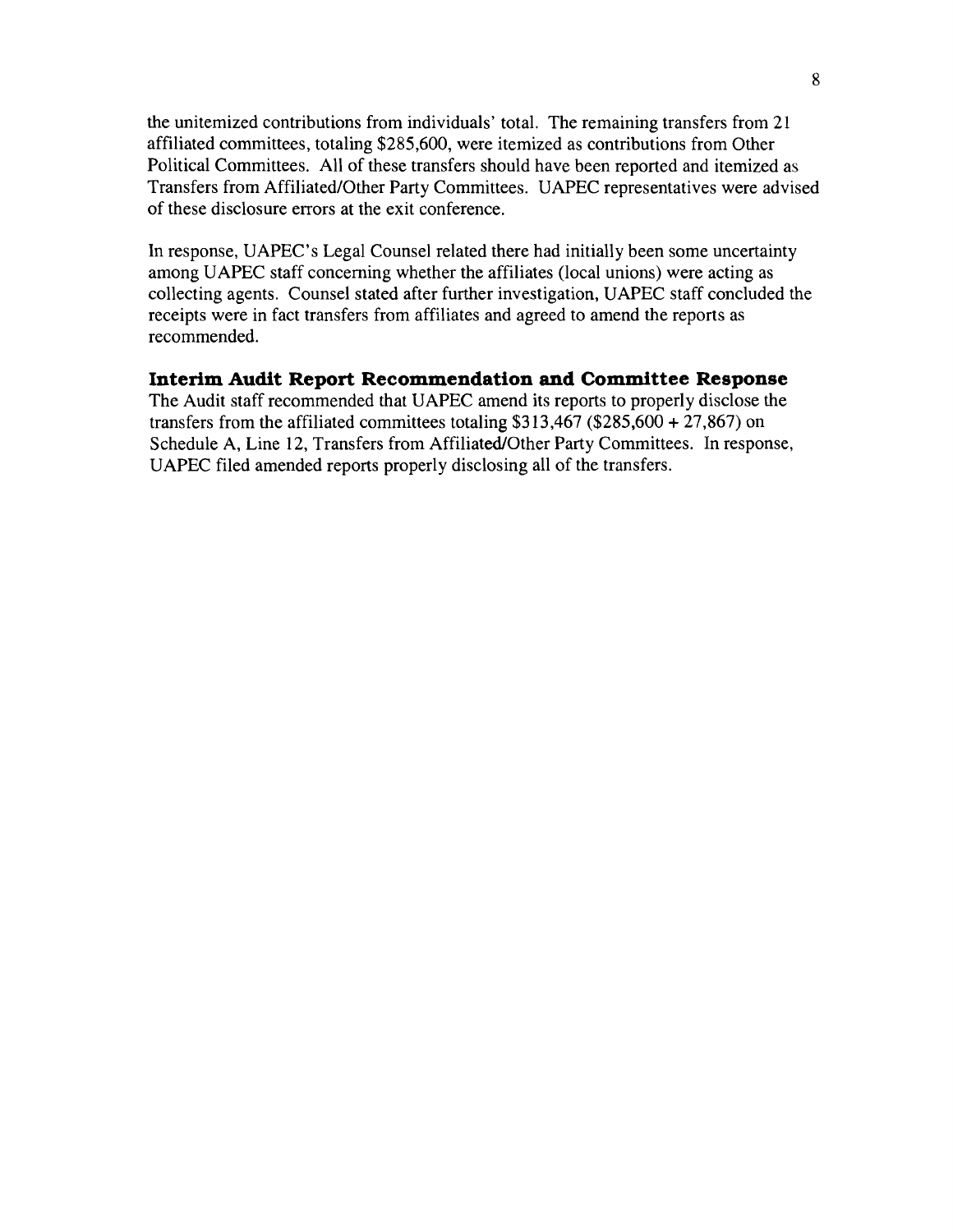

FEDERAL ELECTION COMMISSION WASHINGTON, D.C. 20463

#### MEMORANDUM

TO: Patricia Carmona Chief Compliance Officer

> Joseph F. Stoltz Assistant Staff Director

FROM: Christopher Hughey Acting General Counsel

> Lawrence L. Calvert, Jr.  $\forall$ Associate General Counset

> Lorenzo Holloway Assistant General Counsel For Public Finance and Audit Advice

Delanie DeWitt Painter  $10 + \theta$  . Acr  $100$ Attorney

SUBJECT: Draft Final Audit Report of the Audit Division on the United Association Political Education Committee (LRA 818)

ľ

The Office of General Counsel has reviewed the Draft Final Audit Report of the Audit Division ("Draft Report") and the Audit Division's Recommendation Memorandum ("ADRM") on the United Association Political Education Committee ("UAPEC" or the "Committee") and has the following comments. The Draft Report sets forth the Audit Division's basis for three findings: Finding 1. Excessive Contributions to Candidates and Other Political Committees; Finding 2. Failure to File Notices and Properly Disclose Independent Expenditures; and Finding 3. Failure to Properly Disclose Transfers from Affiliated Committees. The Committee responded to the Draft Report on December 7, 2010 ("DFAR Response") but did not request an audit hearing. The Committee, however, raises the legal issue of how to determine for reporting purposes when independent expenditures are disseminated to the public if the nature of the materials (yard signs, mini billboards, shirts, hats, etc.) that are sent from the national union to local chapters and members makes it difficult to know when the materials are disseminated to the public.<sup>1</sup> Our comments focus on this legal issue (Finding 2). If you

We note that we have not commented at any prior stage of this audit.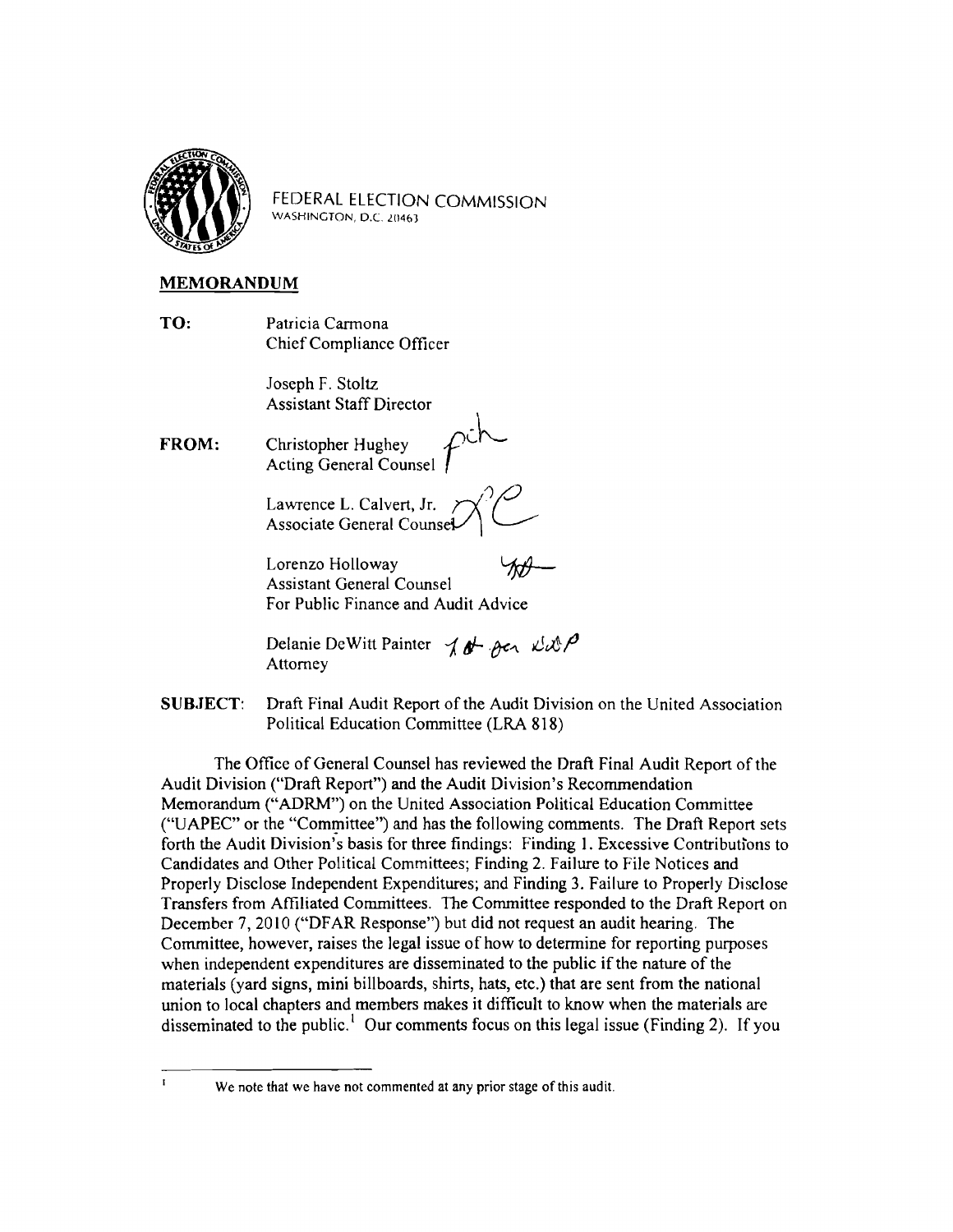Memorandum to Joseph F. Stoltz Draft Final Audit Report of the Audit Division on the United Association Political Education Committee (LRA 8) 8) Page 2

have any questions, please contact Delanie DeWitt Painter, the attorney assigned to this audit.

#### I. BACKGROUND -- FAILURE TO FILE NOTICES AND PROPERLY DISCLOSE INDEPENDENT EXPENDITURES (FINDING 2)

The auditors conclude that UAPEC did not properly disclose independent expenditures on its reports and did not timely file 24 and 48 hour notices for its independent expenditures.<sup>2</sup> UAPEC made 8 disbursements totaling \$510,314 to purchase materials such as mini billboards, yard signs, posters, shirts, hats, etc. UAPEC itemized these disbursements as independent expenditures supporting Barack Obama on Schedule E as of the date of payment.<sup>3</sup> Most of these independent expenditures relate to one payment of \$324,209 made on December 3, 2008, after the 2008 general election, and disclosed on line 24 Schedule E with a date of December 10, 2010. The auditors state that UAPEC should have disclosed these independent expenditures as memo entries on Schedule E for the reports covering the dates when the materials were publicly disseminated, and included a corresponding debt on Schedule D. In addition, UAPEC did not timely file any 24 or 48-hour notices of independent expenditures. Because UAPEC did not maintain documentation of the public dissemination date for any of the materials, the auditors do not know the exact amount that required such notices. The auditors conclude that some of the materials were likely disseminated within the notice period because of the dates of some invoices close to the election and the \$324,209 payment after the election and because UAPEC acknowledges that the materials were disseminated prior to the election.

The Draft Report states that UAPEC representatives told the auditors they were unsure how to detennine the dissemination date because UAPEC generally distributes these materials directly to local union members or ships the materials to local unions for distribution. UAPEC suggested that in the future it would change its method of filing the required notices and use the date that materials are first received at UAPEC headquarters as the dissemination date for filing 24 and 48-hour notices.

In the Interim Audit Report ("IAR"), the auditors recommended that UAPEC implement revised procedures to properly disclose independent expenditures on

The auditors provided us with additional information to clarify the facts in the Draft Report. We suggest that this information be included in the revised finding. Specifically, the auditors have informed us that the revised finding will clarify that UAPEC eventually filed notices, but did not file them timely, and that a \$324,209 payment on December 3, 2008 was related to numerous invoices.

 $\mathbf 3$ According to the Audit staff, one payment check dated December 3,2008 related to \$324,209 of the independent expenditures and was payment for a number of invoices dated between March 31, 2008 and November 18,2008, but the invoices could not be traced directly to the payment. The remaining seven invoices for independent expenditures totaling \$186.105 were dated between August 20, 2008 and November 7,2008 and paid between August 27,2008 and November 12,2008.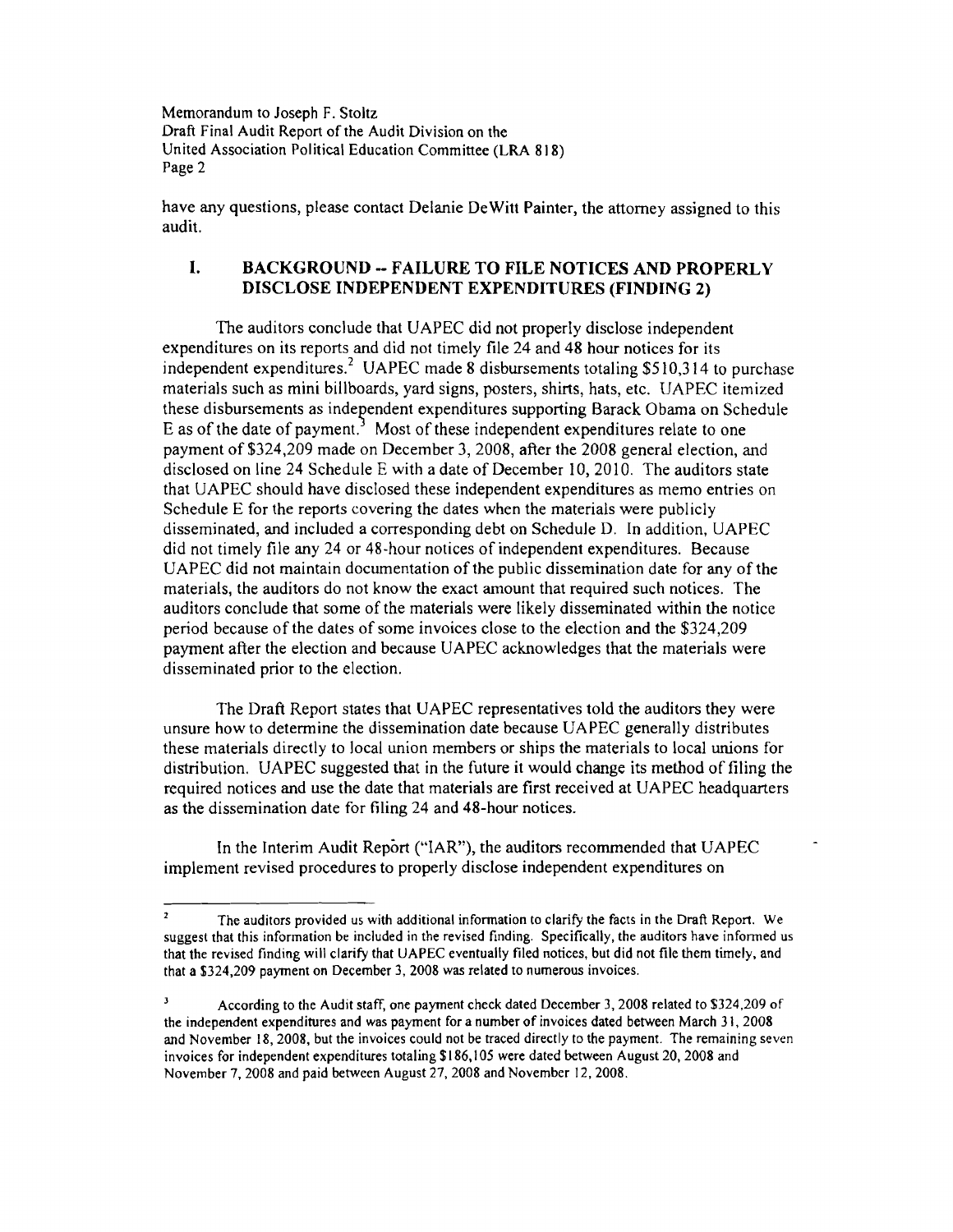Memorandum to Joseph F. Stoltz Draft Final Audit Report of the Audit Division on the United Association Political Education Committee (LRA 818) Page 3

Schedules E and D and to track aggregation and dissemination for the 24 and 48 hour notice requirements. The Draft Report states that in response to the IAR, UAPEC agreed with the Audit staff's conclusion, and provided the recommended written copy of its new independent expenditure tracking procedures.

Nevertheless, the Committee addresses the issue in its response. It states that it understood the independent expenditure notice requirements but was not able to identify an earlier dissemination date because the nature of the material made it unable to know precisely when the material was disseminated to the public. The Committee explained that the material "is not typically disseminated on the date the material is received at UAPEC headquarters, the date the material is sent to the affiliates or the date the material is sent to members of the restricted class." DFAR Response at 2. Instead, the material would only be disseminated to the public on "multiple unknown dates" when "a shirt is worn in public or a yard sign is posted in a yard." *Id.* The Committee contends that the statute and regulations do not provide guidance on when such materials should be considered disseminated. The Committee stated, however, that "given the impossibility of identifying the dates of dissemination" it will in the future consider the material to be disseminated for reporting purposes on the date the material is received. Id. at 2-3. We understand that the auditors concur that this approach would be acceptable.

#### II. UAPEC MAY REPORT INDEPENDENT EXPENDITURES AS OF DATE WHEN IT RECEIVES MATERIALS FROM VENDORS BECAUSE OF PRACTICAL IMPOSSIBILITY OF DETERMINING ACTUAL DATES OF PUBLIC DISSEMINATION

The issue here is how to determine when materials are publicly disseminated for reporting purposes when the nature of the materials, such as yard signs, mini billboards, shirts, hats, etc. that are sent from a union to local union chapters and members makes it difficult to know when the materials are actually disseminated to the public by union members. We concur with the Audit staff that UAPEC may use the date when UAPEC receives the independent expenditure materials from vendors as the date of public dissemination for reporting and aggregation purposes. UAPEC could also use a later date, such as the date it ships the materials to local unions or union members, if it maintains records to support that date.

An independent expenditure is a communication expressly advocating the election or defeat of a clearly identified candidate that is not coordinated with any candidate or authorized committee. 11 C.F.R. § 100.16(a). A committee must report independent expenditures as of the date when they are publicly distributed or publicly disseminated. *See* 11 C.F.R. §§ 104.4, 104.5(g), *see also* 11 C.F.R. § 109.10.

A committee must file notices within 48 hours of the date an independent expenditure is publicly distributed or otherwise publicly disseminated for independent expenditures aggregating \$10,000 or more with respect to a given election made at any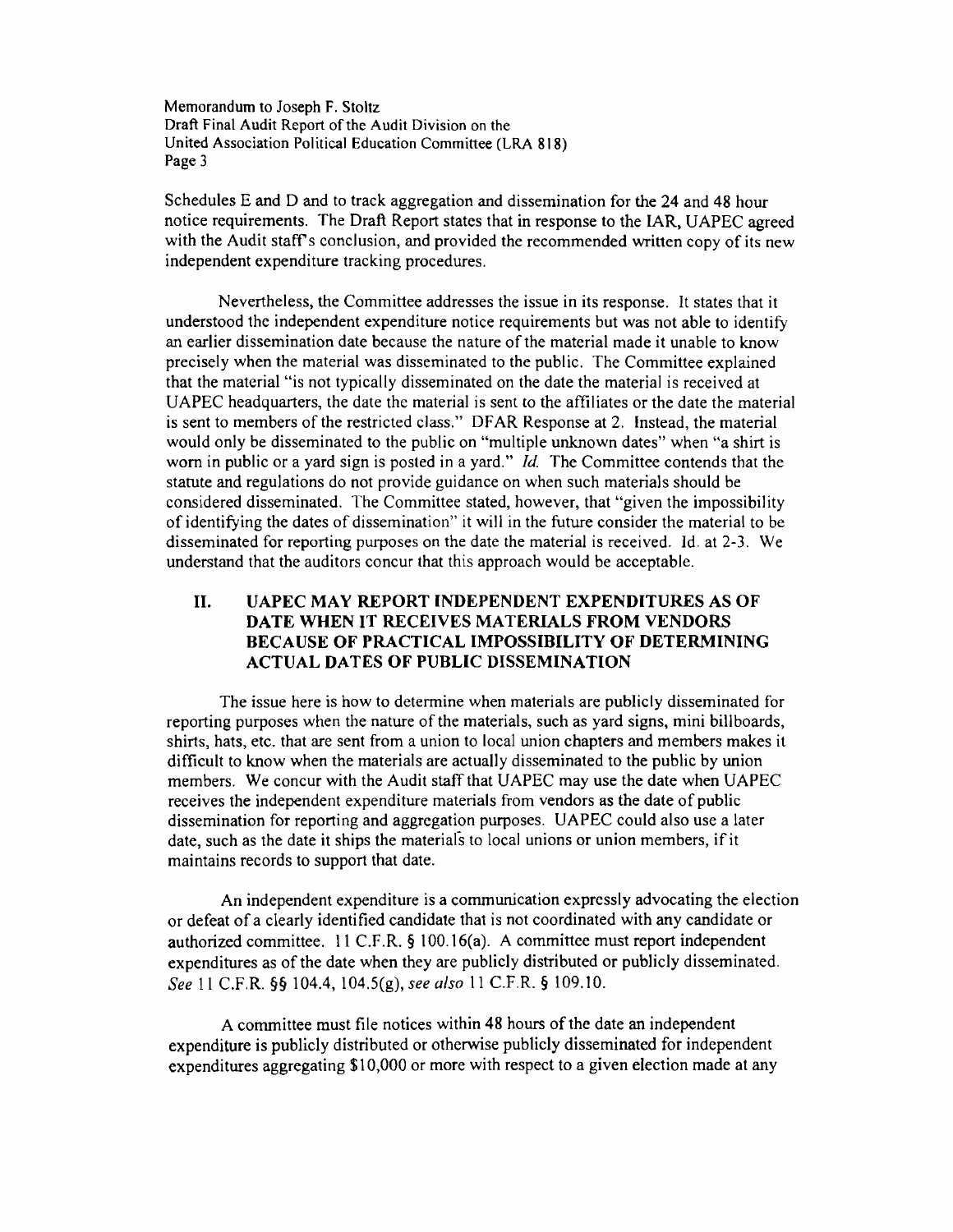Memorandum to Joseph F. Stoltz Draft Final Audit Report of the Audit Division on the United Association Political Education Committee (LRA 818) Page 4

time during the calendar year up to and including the 20th day before an election. 11 C.F.R. §§ 104.4(b)(2) and 104.5(g). In addition, a committee must file a notice within 24 hours of when each independent expenditure aggregating \$1,000 or more with respect to any given election is publicly distributed or otherwise publicly disseminated if that occurs after the 20th day but more than 24-hours before the election. II C.F.R. §§ 104.4(c) and 104.5(g). To determine when a committee must file 24 and 48-hour notices, independent expenditures are aggregated as of the first date that an independent expenditure is publicly distributed or otherwise publicly disseminated. 11 C.F.R. § 104.4(f), 104.5(g).

The Commission explained in the rulemaking that the term "publicly distributed" for independent expenditures has the same meaning as the term does for electioneering communications in 11 C.F.R. § 100.29(b)(3).<sup>4</sup> Explanation and Justification, "Bipartisan Campaign Refonn Act of 2002 Reporting," 68 *Fed. Reg.* 404,407 (Jan. 3,2003). The Commission further explained that "publicly disseminated" "refers to communications that are made public via other media, *e.g.,* newspaper, magazines, handbills." *ld.* at 407 and 409. The Commission noted that when a communication is publicly distributed or disseminated, the person paying for the communication would be able to determine whether the communication meets the independent expenditure requirements including express advocacy. *ld.* at 407

The materials at issue here would be "publicly disseminated" rather than "publicly distributed" because they are not broadcast communications. *See* 68 *Fed. Reg.*  404, 407 and 409 (Jan. 3, 2003). The regulations and regulatory history are silent on how to determine the date when independent expenditures such as shirts, hats, yard signs, or mini billboards provided by a union to local unions and members are "publicly disseminated." The term "publicly disseminated," however, can be generally understood to mean the first date when a communication could be seen or heard by a member of the public, equivalent to the publication date for printed media such as a newspaper.<sup>5</sup> Thus, we believe that the date these materials are publicly disseminated is the first date when the materials can be viewed or heard by members of the public, rather than only members of the union's restricted class under section  $114.1$  (j). The types of materials at issue here

<sup>.</sup> Section 100.29 (b)(3)(i) defines "publicly distributed" for electioneering communications as aired, broadcast, cablecast or otherwise disseminated through the facilities of a television station, radio station, cable television system, or satellite system. Electioneering communications do not include any communication publicly disseminated through a means other than broadcast, such as print media. II C.F.R. § IOO.29(b)(3).

<sup>5</sup> In a pre-SCRA rulemaking in 2001 and early 2002 for then-section 109.1, the Commission considered a multi-prong test to determine when an independent expenditure was made for reporting purposes but decided on a rule that an independent expenditure is made on the first date on which the communication is published, broadcast or otherwise publicly disseminated. *See* Explanation and Justification for II C.F.R. § 109.1,67 Fed. Reg. 12837 (Mar. 20,2002). One commenter on the rulemaking objected to the other possible prongs and to using the word "printed" (which the Commission changed to "published" based on the comment) because an independent expenditure is not made until the communication is disseminated to the public. */d*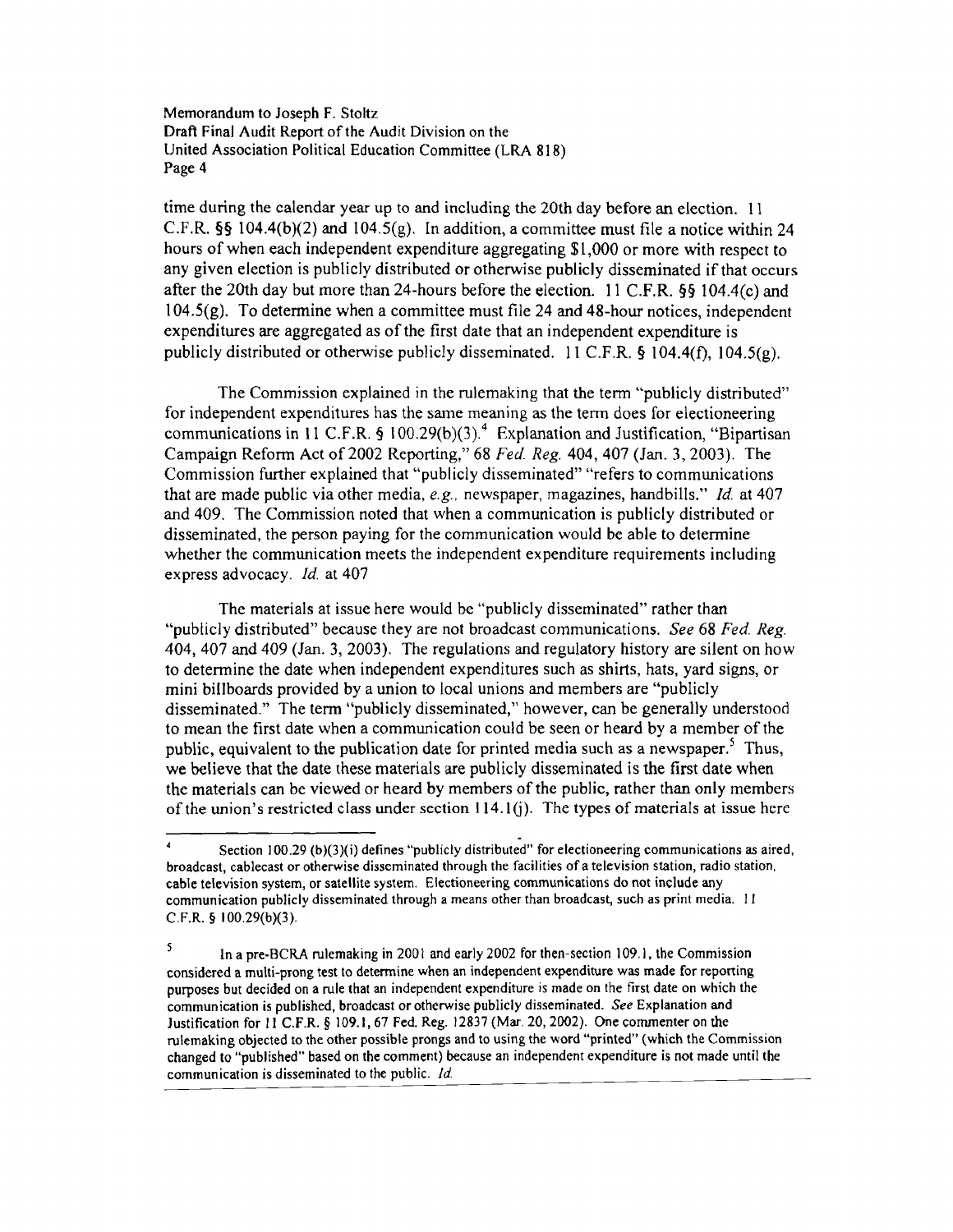Memorandum to Joseph F. Stoltz Draft Final Audit Report of the Audit Division on the United Association Political Education Committee (LM 818) Page 5

are likely to be eventually seen by members of the public at some time. *See*  Memorandum to Joseph F. Stoltz, "Proposed Interim Audit Report, Democrat, Republican, Independent Voter Education Political Campaign Committee ("DRIVE") LRA 729" at 3-4 (Dec. 27, 2007). The committee here implicitly acknowledged that was its intent for these materials by reporting disbursements for them as independent expenditures. The materials were paid for and obtained by the national office of UAPEC, distributed by the national office to local unions, and then either publicly disseminated by the local unions or, and particularly in the case of items such as t-shirts, and yard signs, distributed by local unions to the individual members of the restricted class who then "publicly disseminated" the materials when they decided to wear the tshirt, put up a sign in their yard, etc.

We concur with the auditors that UAPEC failed to timely file 24 and 48 hour notices or to properly report these independent expenditures. While we acknowledge the inherent difficulty of determining the precise date of public dissemination of these materials, there is no indication that UAPEC made any attempt to disclose these independent expenditures in a way that would make the infonnation available to the public prior to the date of the election. Nor did it maintain records that would assist it or the auditors in detennining a date that would be as close as possible to the date of public dissemination.

The problem for future disclosure is that in the case of the materials that are distributed by UAPEC through the local unions to union members for display at a time of the individual members' choosing. it is practically impossible for UAPEC to know precisely when these kinds of campaign materials are first viewed by members of the public rather than only by members of its restricted class. A union member could wear a shirt, for example, to a union meeting or in the member's home and the shirt would only be seen by members of the restricted class, but once the individual ventures out in public, assuming the shirt is visible, the message would be disseminated to the public. Similarly, a local union could give a yard sign to a member, who could put it into his garage for several days before putting it on this lawn where it could be viewed by the public passing by. So one box of materials sent to one local union chapter could result in public dissemination of the materials over a number of different dates, because each of many union members would make individual decisions about when to publicly disseminate the materials by wearing or displaying them. Those individual decisions are the actual dates when the independent expenditures are "publicly disseminated." It would be burdensome and impractical to require a union to track the use of these types of materials to determine when they are first viewed by members of the public.

Because it is impractical to determine the actual dates when these materials are publicly disseminated, UAPEC could use the next earliest date in the distribution chain: the first date when the local union makes these materials available to members of its restricted class (or when the local union itself publicly displays materials such as "minibillboards," which we understand are four-foot by eight-foot signs.) These dates could be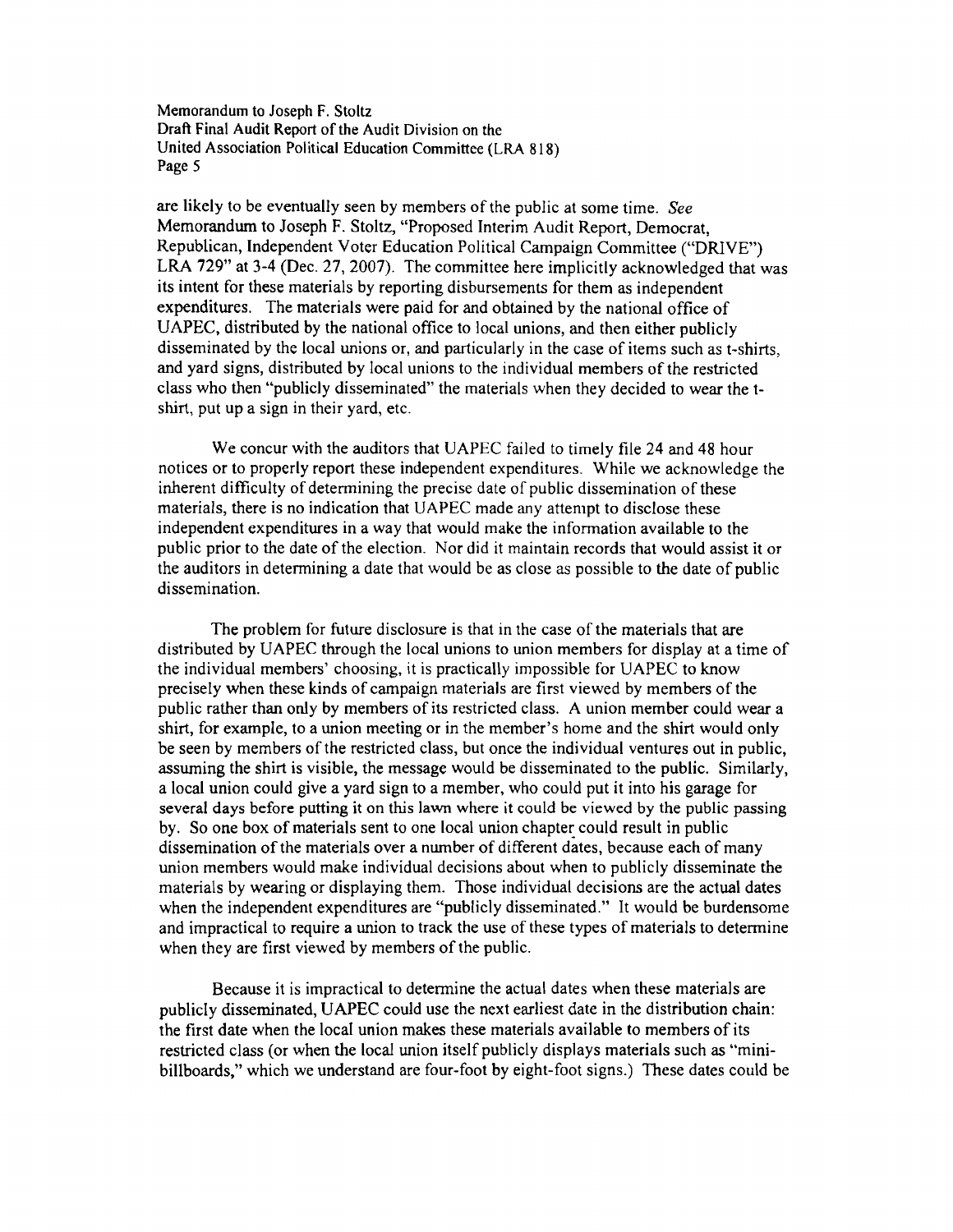Memorandum to Joseph F. Stoltz Draft Final Audit Report of the Audit Division on the United Association Political Education Committee (LRA 818) Page 6

determined for future independent expenditures, but might create an additional recordkeeping responsibility for UAPEC and its local union chapters. These would be the latest dates that UAPEC could pragmatically use to detennine the dates of public dissemination of these independent expenditures. The Committee, however, has evidently decided that using those dates  $-$  or an earlier date, when it sends the materials from its national headquarters to its local unions or members -- would impose too much of a recordkeeping burden, and instead proposes an even earlier date, when it receives the materials from its vendors. The Audit Division appears to concur with this approach.

The date a national union receives materials from vendors is not the actual date of public dissemination; however, this date is earlier than would otherwise be required and would disclose the relevant infonnation to the public for a longer period before the election. Therefore, we concur that this approach is acceptable, as long as UAPEC ensures that the materials are eventually publicly disseminated by the local unions and union members so that their reporting of them as independent expenditures is accurate.